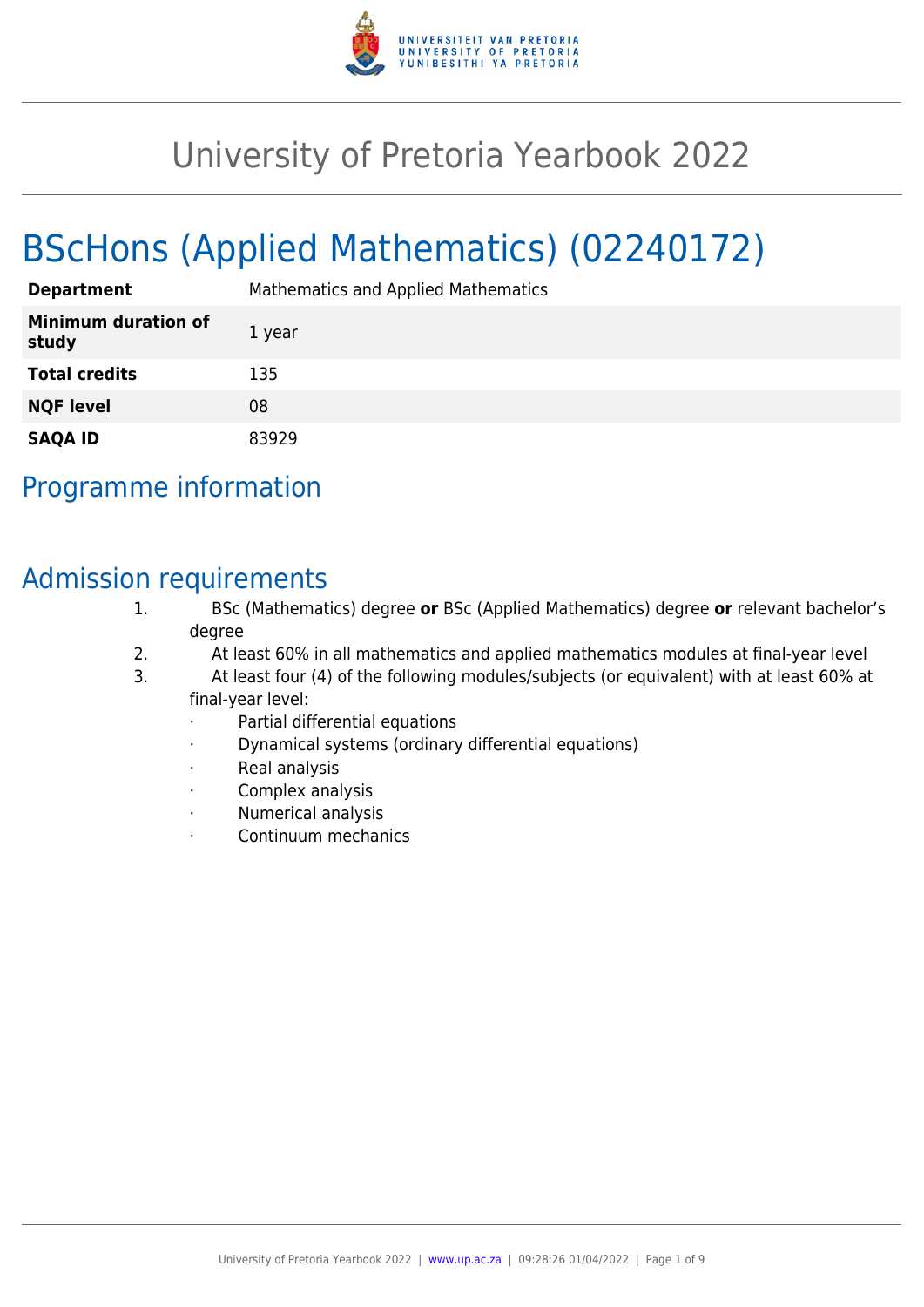

# Curriculum: Final year

# **Minimum credits: 135**

# **Additional information:**

- The programme compilation consists of seven honours modules of 15 credits each as well as the mandatory project (WTW 795 – 30 credits).
- It is required that students select the stream and modules according to the prerequisites of the modules.
- WTW 795 is a compulsory module for both streams.
- The modules to be selected for each stream, are set out below.

# **Stream 1: Applied analysis**

Core credits: 75 credits Elective credits: 60 credits

Core modules: WTW 795, WTW 710, WTW 734 and WTW 776

Elective modules: Four (4) electives must be chosen from the list below. The selection must contain at least one of WTW 782 or WTW 764 and at least one of WTW 733 or WTW 763. (Students are also allowed to register for all 4 these modules.)

# **Stream 2: Differential equations and modelling**

Core credits: 135 credits

Core modules: WTW 795, WTW 733, WTW 735, WTW 750, WTW 763, WTW 772, WTW 776 and WTW 782.

# **Core modules**

# **Functional analysis 710 (WTW 710)**

| <b>Module credits</b>         | 15.00                               |
|-------------------------------|-------------------------------------|
| <b>NQF Level</b>              | 08                                  |
| <b>Prerequisites</b>          | Real analysis on third-year level   |
| <b>Contact time</b>           | 2 lectures per week                 |
| <b>Language of tuition</b>    | Module is presented in English      |
| <b>Department</b>             | Mathematics and Applied Mathematics |
| <b>Period of presentation</b> | Semester 1                          |

# **Module content**

An introduction to the basic mathematical objects of linear functional analysis will be presented. These include metric spaces, Hilbert spaces and Banach spaces. Subspaces, linear operators and functionals will be discussed in detail. The fundamental theorems for normed spaces: The Hahn-Banach theorem, Banach-Steinhaus theorem, open mapping theorem and closed graph theorem. Hilbert space theory: Riesz' theorem, the basics of projections and orthonormal sets.

# **Numerical analysis 733 (WTW 733)**

| <b>Module credits</b> | 15.00 |
|-----------------------|-------|
| <b>NQF Level</b>      | 08    |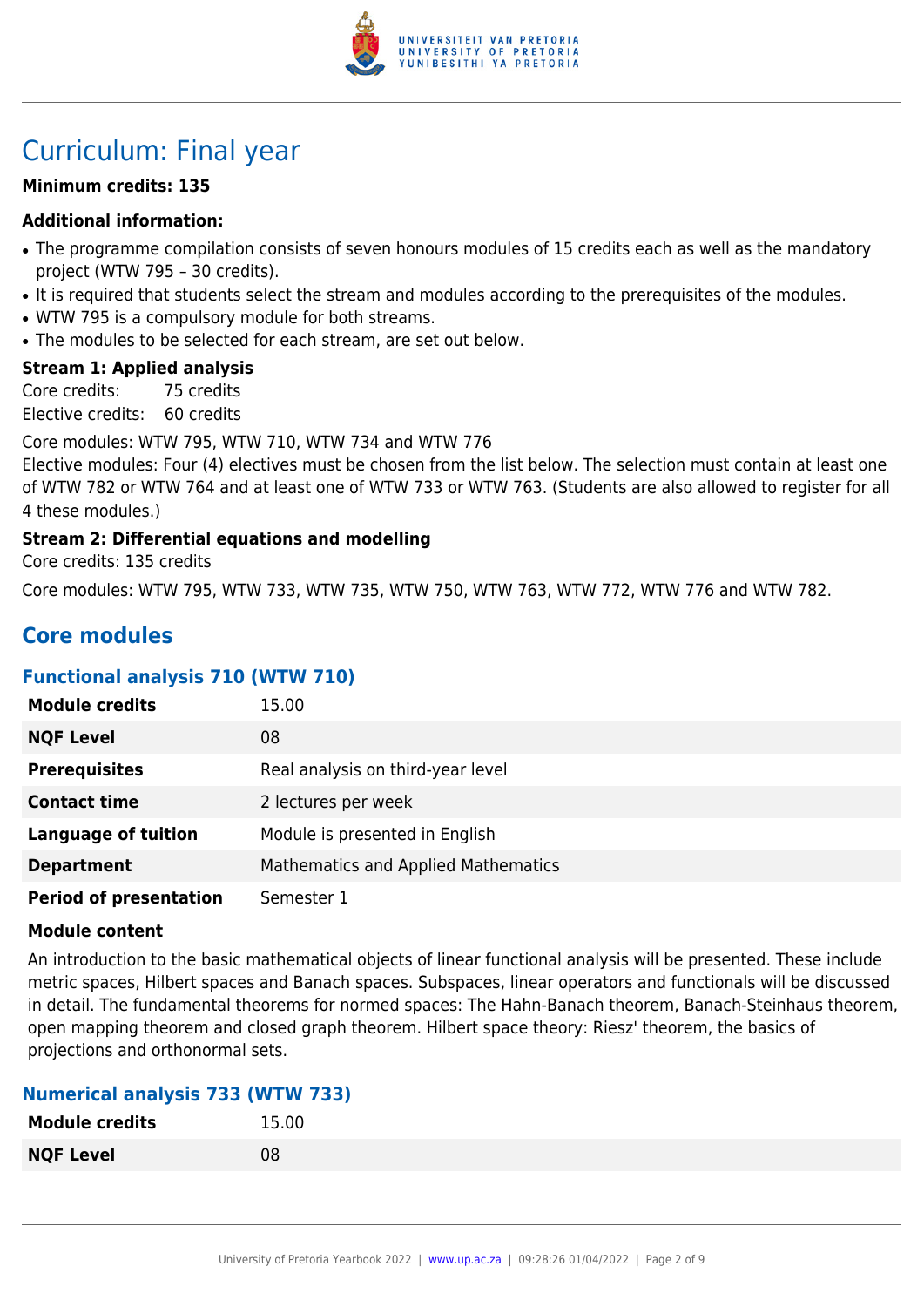

| <b>Prerequisites</b>          | No prerequisites.                          |
|-------------------------------|--------------------------------------------|
| <b>Contact time</b>           | 2 lectures per week                        |
| Language of tuition           | Module is presented in English             |
| <b>Department</b>             | <b>Mathematics and Applied Mathematics</b> |
| <b>Period of presentation</b> | Semester 1                                 |

An analysis as well as an implementation (including computer programs) of methods are covered. Numerical linear algebra: Direct and iterative methods for linear systems and matrix eigenvalue problems: Iterative methods for nonlinear systems of equations. Finite difference method for partial differential equations: Linear elliptic, parabolic, hyperbolic and eigenvalue problems. Introduction to nonlinear problems. Numerical stability, error estimates and convergence are dealt with.

# **Measure theory and probability 734 (WTW 734)**

| <b>Module credits</b>         | 15.00                               |
|-------------------------------|-------------------------------------|
| <b>NQF Level</b>              | 08                                  |
| <b>Prerequisites</b>          | Real analysis on third-year level   |
| <b>Contact time</b>           | 2 lectures per week                 |
| <b>Language of tuition</b>    | Module is presented in English      |
| <b>Department</b>             | Mathematics and Applied Mathematics |
| <b>Period of presentation</b> | Semester 1                          |

#### **Module content**

Measure and integration theory: The Caratheodory extension procedure for measures defined on a ring, measurable functions, integration with respect to a measure on a σ-ring, in particular the Lebesgue integral, convergence theorems and Fubini's theorem.

Probability theory: Measure theoretic modelling, random variables, expectation values and independence, the Borel-Cantelli lemmas, the law of large numbers. L<sup>1</sup>-theory, L<sup>2</sup>-theory and the geometry of Hilbert space, Fourier series and the Fourier transform as an operator on L<sup>2</sup>, applications of Fourier analysis to random walks, the central limit theorem.

# **Main principles of analysis in application 735 (WTW 735)**

| <b>Module credits</b>      | 15.00                                                                                                                                                         |
|----------------------------|---------------------------------------------------------------------------------------------------------------------------------------------------------------|
| <b>NQF Level</b>           | 08                                                                                                                                                            |
| <b>Prerequisites</b>       | Calculus at 2nd-year level (eg WTW 218) and one 3rd-year level module on<br>analysis or applications of analysis (eq WTW 310, WTW 382, WTW 383 or WTW<br>386) |
| <b>Contact time</b>        | 2 lectures per week                                                                                                                                           |
| <b>Language of tuition</b> | Module is presented in English                                                                                                                                |
| <b>Department</b>          | Mathematics and Applied Mathematics                                                                                                                           |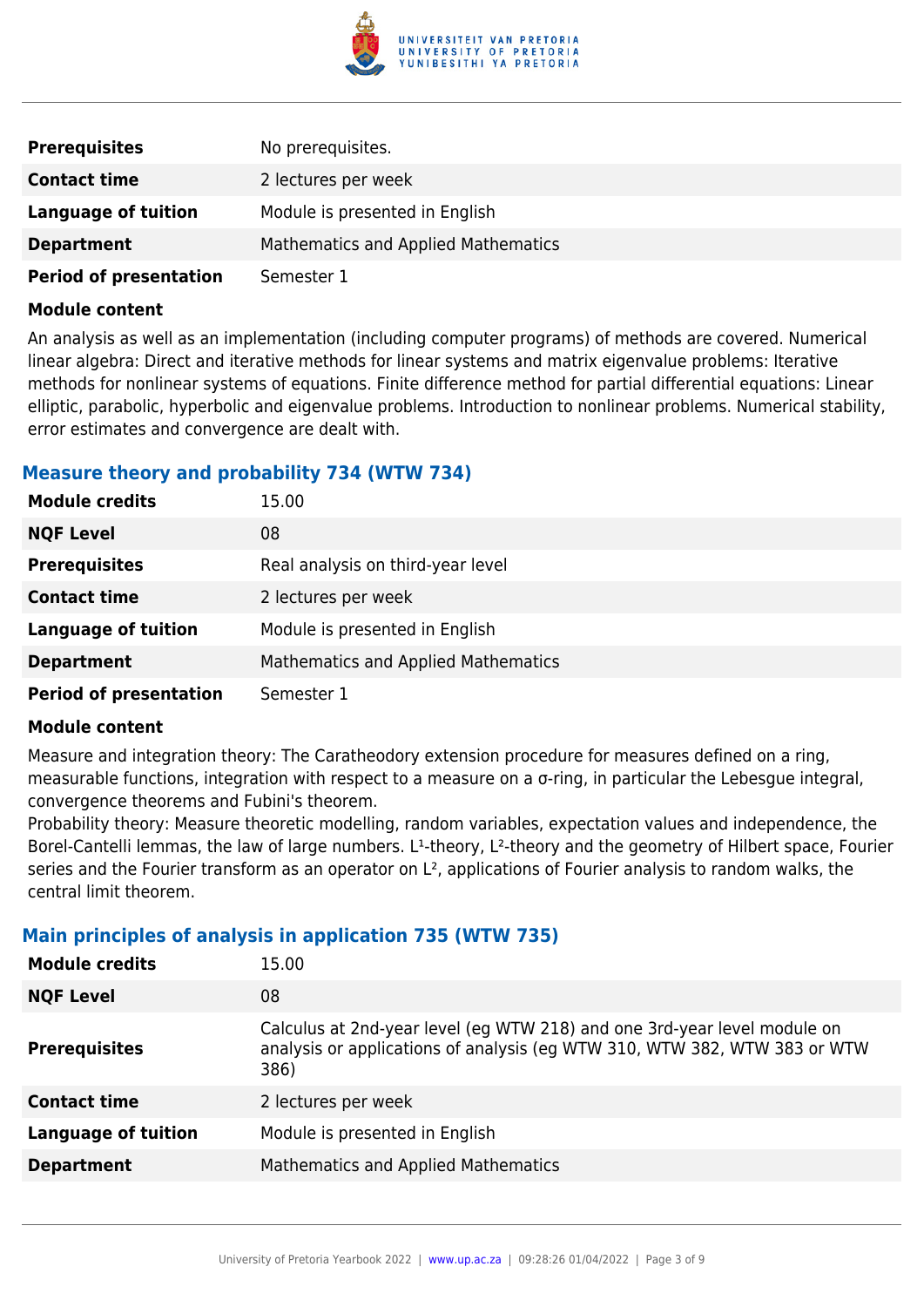

#### **Period of presentation** Semester 1

#### **Module content**

Study of main principles of analysis in the context of their applications to modelling, differential equations and numerical computation. Specific principles to be considered are those related to mathematical biology, continuum mechanics and mathematical physics as presented in the modules WTW 772, WTW 787 and WTW 776, respectively.

# **Mathematical optimisation 750 (WTW 750)**

| <b>Module credits</b>         | 15.00                                                                     |
|-------------------------------|---------------------------------------------------------------------------|
| <b>NQF Level</b>              | 08                                                                        |
| <b>Prerequisites</b>          | Multivariate Calculus on 2nd-year level; Linear Algebra on 2nd-year level |
| <b>Contact time</b>           | 2 lectures per week                                                       |
| <b>Language of tuition</b>    | Module is presented in English                                            |
| <b>Department</b>             | Mathematics and Applied Mathematics                                       |
| <b>Period of presentation</b> | Semester 1                                                                |

#### **Module content**

Classical optimisation: Necessary and sufficient conditions for local minima. Equality constraints and Lagrange multipliers. Inequality constraints and the Kuhn-Tucker conditions. Application of saddle point theorems to the solutions of the dual problem. One-dimensional search techniques. Gradient methods for unconstrained optimisation. Quadratically terminating search algorithms. The conjugate gradient method. Fletcher-Reeves. Second order variable metric methods: DFP and BFCS. Boundary following and penalty function methods for constrained problems. Modern multiplier methods and sequential quadratic programming methods. Practical design optimisation project.

# **Finite element method 763 (WTW 763)**

| <b>Module credits</b>         | 15.00                                      |
|-------------------------------|--------------------------------------------|
| <b>NQF Level</b>              | 08                                         |
| <b>Prerequisites</b>          | WTW 733 is strongly recommended            |
| <b>Contact time</b>           | 2 lectures per week                        |
| <b>Language of tuition</b>    | Module is presented in English             |
| <b>Department</b>             | <b>Mathematics and Applied Mathematics</b> |
| <b>Period of presentation</b> | Semester 2                                 |

#### **Module content**

An analysis as well as an implementation (including computer programs) of methods is covered. Introduction to the theory of Sobolev spaces. Variational and weak formulation of elliptic, parabolic, hyperbolic and eigenvalue problems. Finite element approximation of problems in variational form, interpolation theory in Sobolev spaces, convergence and error estimates.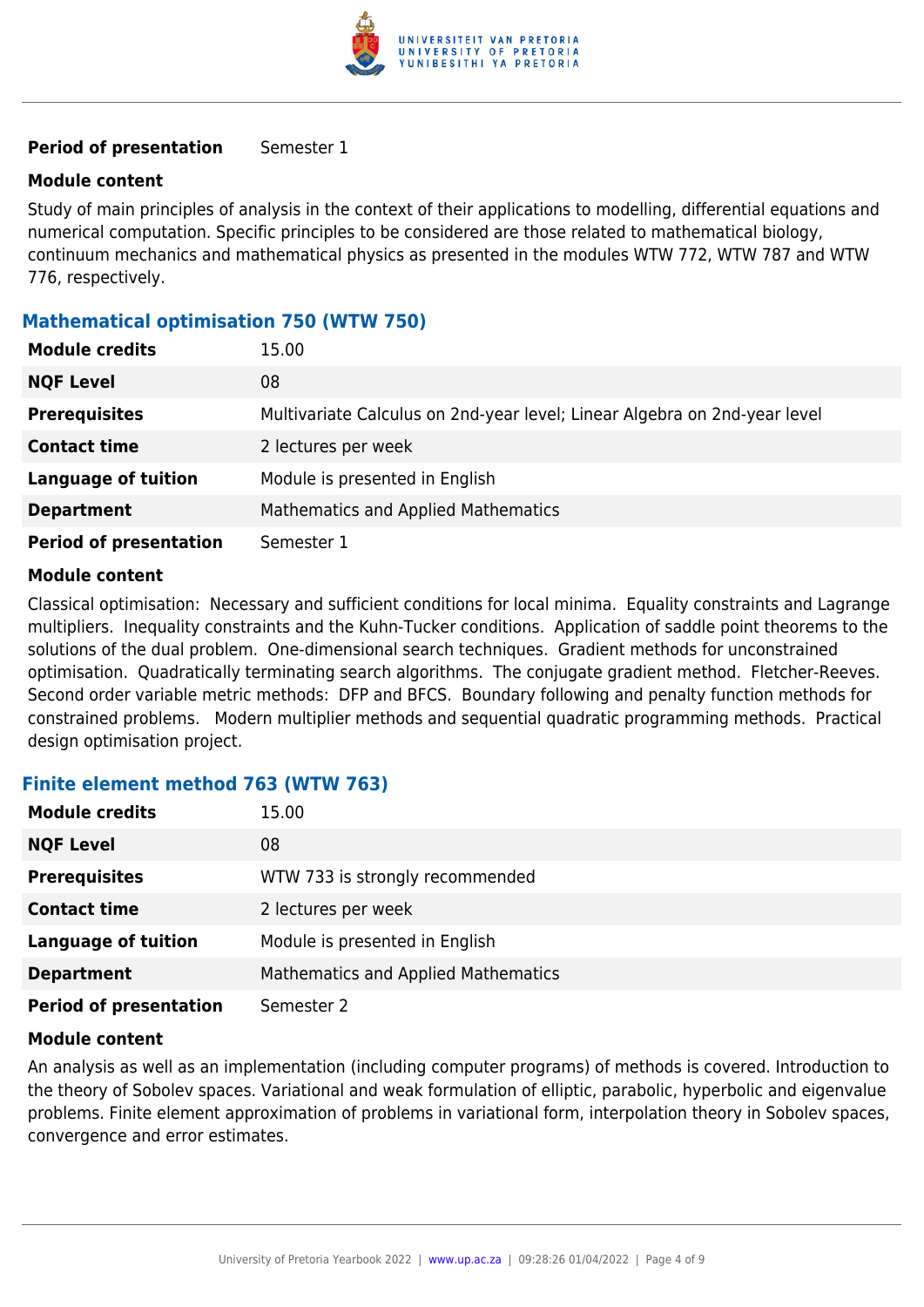

# **Mathematical methods and models 772 (WTW 772)**

| <b>Module credits</b>         | 15.00                                      |
|-------------------------------|--------------------------------------------|
| <b>NQF Level</b>              | 08                                         |
| <b>Prerequisites</b>          | No prerequisites.                          |
| <b>Contact time</b>           | 2 lectures per week                        |
| <b>Language of tuition</b>    | Module is presented in English             |
| <b>Department</b>             | <b>Mathematics and Applied Mathematics</b> |
| <b>Period of presentation</b> | Semester 2                                 |

#### **Module content**

This module aims at using advanced undergraduate mathematics and rigorously applying mathematical methods to concrete problems in various areas of natural science and engineering.

The module will be taught by several lecturers from UP, industry and public sector. The content of the module may vary from year to year and is determined by relevant focus areas within the Department. The list of areas from which topics to be covered will be selected, includes: Systems of differential equations; dynamical systems; discrete structures; Fourier analysis; methods of optimisation; numerical methods; mathematical models in biology, finance, physics, etc.

# **Partial differential equations of mathematical physics 776 (WTW 776)**

| <b>Module credits</b>         | 15.00                                      |
|-------------------------------|--------------------------------------------|
| <b>NQF Level</b>              | 08                                         |
| <b>Prerequisites</b>          | WTW 710 or WTW 735                         |
| <b>Contact time</b>           | 2 lectures per week                        |
| <b>Language of tuition</b>    | Module is presented in English             |
| <b>Department</b>             | <b>Mathematics and Applied Mathematics</b> |
| <b>Period of presentation</b> | Semester 2                                 |

#### **Module content**

Field-theoretic and material models of mathematical physics. The Friedrichs-Sobolev spaces. Energy methods and Hilbert spaces, weak solutions – existence and uniqueness. Separation of variables, Laplace transform, eigenvalue problems and eigenfunction expansions. The regularity theorems for elliptic forms (without proofs) and their applications. Weak solutions for the heat/diffusion and related equations.

# **Dynamical systems 782 (WTW 782)**

| <b>Module credits</b> | 15.00                          |
|-----------------------|--------------------------------|
| <b>NQF Level</b>      | 08                             |
| <b>Prerequisites</b>  | No prerequisites.              |
| <b>Contact time</b>   | 2 lectures per week            |
| Language of tuition   | Module is presented in English |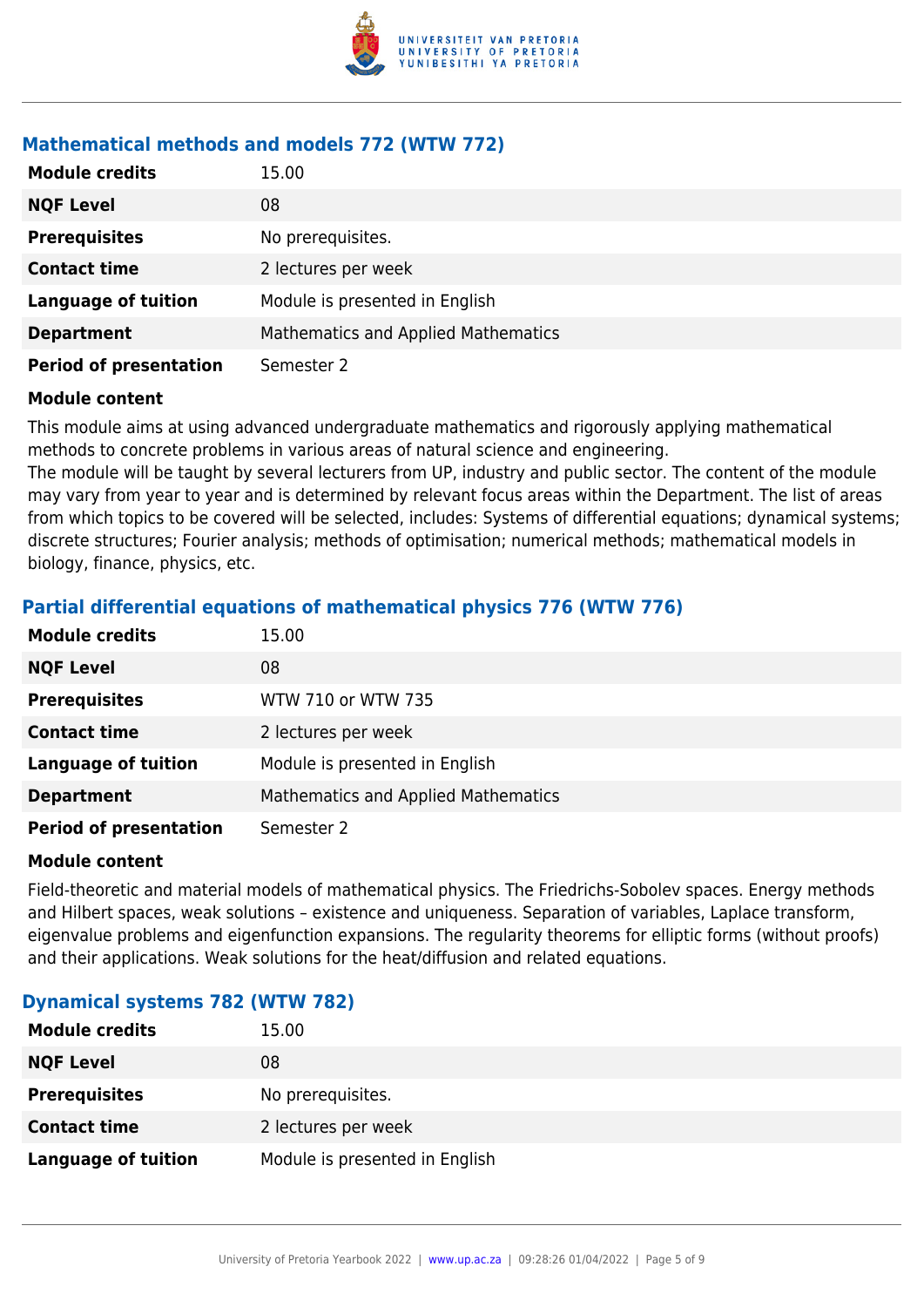

# **Department** Mathematics and Applied Mathematics

# **Period of presentation** Semester 1

#### **Module content**

Introduction to the general theory of dynamical systems and to the theory of dynamical systems represented via systems of ODEs. Quantitative and qualitative analyses of linear systems. Qualitative analysis of nonlinear systems: domain, invariant sets, stability of equilibria, Hartman-Grobman theorem, centre manifold theorem, Lyapunov method. Structural stability and bifurcation. Bifurcation of equilibria. Hopf bifurcation. Applications: population models, chemical reactions, circuits.

# **Project 795 (WTW 795)**

| <b>Module credits</b>         | 30.00                                      |
|-------------------------------|--------------------------------------------|
| <b>NQF Level</b>              | 08                                         |
| <b>Prerequisites</b>          | No prerequisites.                          |
| <b>Language of tuition</b>    | Module is presented in English             |
| <b>Department</b>             | <b>Mathematics and Applied Mathematics</b> |
| <b>Period of presentation</b> | Year                                       |
| <b>Module content</b>         |                                            |
|                               |                                            |

Consult Department.

# **Elective modules**

# **Special topics 727 (WTW 727)**

| <b>Module credits</b>         | 15.00                                      |
|-------------------------------|--------------------------------------------|
| <b>NQF Level</b>              | 08                                         |
| <b>Prerequisites</b>          | As required by specific topical content.   |
| <b>Contact time</b>           | 1 lecture per week                         |
| <b>Language of tuition</b>    | Module is presented in English             |
| <b>Department</b>             | <b>Mathematics and Applied Mathematics</b> |
| <b>Period of presentation</b> | Semester 2                                 |

#### **Module content**

A selection of special topics will be presented that reflects the expertise of researchers in the Department. The presentation of a specific topic is contingent on student numbers. Consult the website of the Department of Mathematics and Applied Mathematics for more details.

# **Numerical analysis 733 (WTW 733)**

| <b>Module credits</b> | 15.00             |
|-----------------------|-------------------|
| <b>NQF Level</b>      | 08                |
| <b>Prerequisites</b>  | No prerequisites. |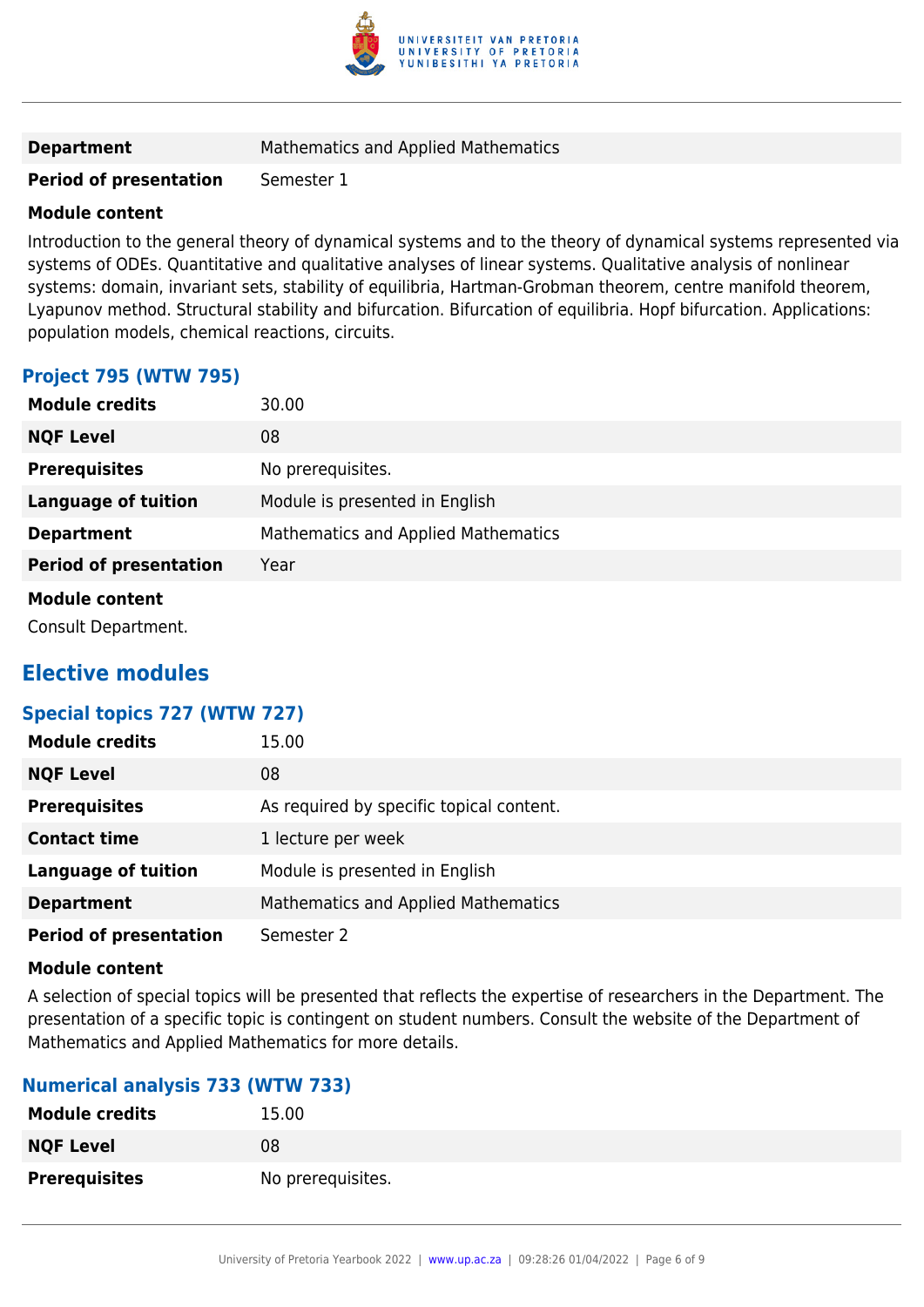

| <b>Contact time</b>           | 2 lectures per week                 |
|-------------------------------|-------------------------------------|
| Language of tuition           | Module is presented in English      |
| <b>Department</b>             | Mathematics and Applied Mathematics |
| <b>Period of presentation</b> | Semester 1                          |

An analysis as well as an implementation (including computer programs) of methods are covered. Numerical linear algebra: Direct and iterative methods for linear systems and matrix eigenvalue problems: Iterative methods for nonlinear systems of equations. Finite difference method for partial differential equations: Linear elliptic, parabolic, hyperbolic and eigenvalue problems. Introduction to nonlinear problems. Numerical stability, error estimates and convergence are dealt with.

# **Mathematical optimisation 750 (WTW 750)**

| <b>Module credits</b>         | 15.00                                                                     |
|-------------------------------|---------------------------------------------------------------------------|
| <b>NQF Level</b>              | 08                                                                        |
| <b>Prerequisites</b>          | Multivariate Calculus on 2nd-year level; Linear Algebra on 2nd-year level |
| <b>Contact time</b>           | 2 lectures per week                                                       |
| <b>Language of tuition</b>    | Module is presented in English                                            |
| <b>Department</b>             | Mathematics and Applied Mathematics                                       |
| <b>Period of presentation</b> | Semester 1                                                                |

#### **Module content**

Classical optimisation: Necessary and sufficient conditions for local minima. Equality constraints and Lagrange multipliers. Inequality constraints and the Kuhn-Tucker conditions. Application of saddle point theorems to the solutions of the dual problem. One-dimensional search techniques. Gradient methods for unconstrained optimisation. Quadratically terminating search algorithms. The conjugate gradient method. Fletcher-Reeves. Second order variable metric methods: DFP and BFCS. Boundary following and penalty function methods for constrained problems. Modern multiplier methods and sequential quadratic programming methods. Practical design optimisation project.

# **Finite element method 763 (WTW 763)**

| <b>Module credits</b>         | 15.00                               |
|-------------------------------|-------------------------------------|
| <b>NQF Level</b>              | 08                                  |
| <b>Prerequisites</b>          | WTW 733 is strongly recommended     |
| <b>Contact time</b>           | 2 lectures per week                 |
| <b>Language of tuition</b>    | Module is presented in English      |
| <b>Department</b>             | Mathematics and Applied Mathematics |
| <b>Period of presentation</b> | Semester 2                          |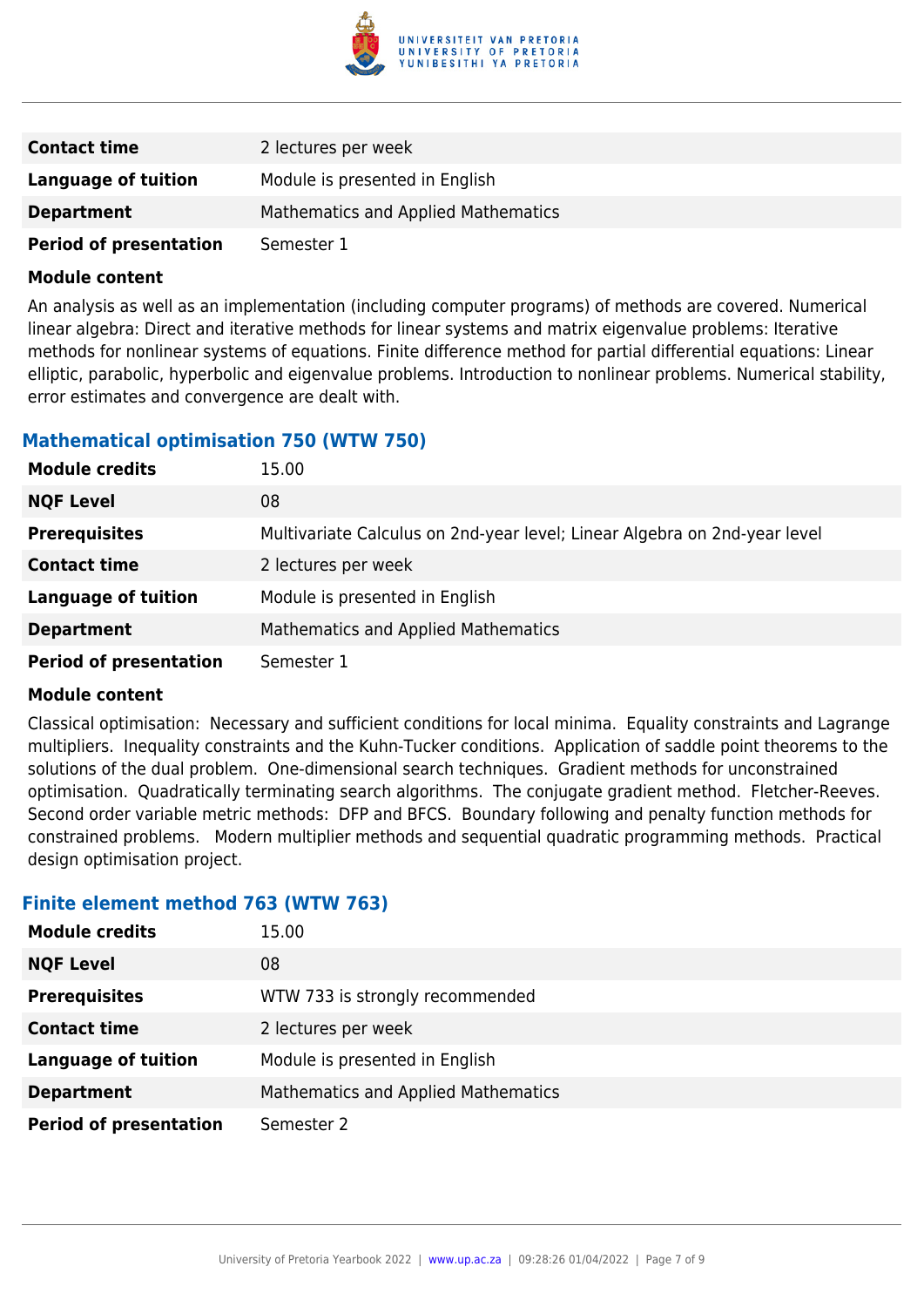

An analysis as well as an implementation (including computer programs) of methods is covered. Introduction to the theory of Sobolev spaces. Variational and weak formulation of elliptic, parabolic, hyperbolic and eigenvalue problems. Finite element approximation of problems in variational form, interpolation theory in Sobolev spaces, convergence and error estimates.

# **Stochastic calculus 764 (WTW 764)**

| <b>Module credits</b>         | 15.00                                      |
|-------------------------------|--------------------------------------------|
| <b>NQF Level</b>              | 08                                         |
| <b>Prerequisites</b>          | WTW 734 or WTW 735                         |
| <b>Contact time</b>           | 2 lectures per week                        |
| <b>Language of tuition</b>    | Module is presented in English             |
| <b>Department</b>             | <b>Mathematics and Applied Mathematics</b> |
| <b>Period of presentation</b> | Semester 2                                 |

#### **Module content**

Mathematical modelling of Random walk. Conditional expectation and Martingales. Brownian motion and other Lévy processes. Stochastic integration. Ito's Lemma. Stochastic differential equations. Application to finance.

# **Mathematical methods and models 772 (WTW 772)**

| <b>Module credits</b>         | 15.00                                      |
|-------------------------------|--------------------------------------------|
| <b>NQF Level</b>              | 08                                         |
| <b>Prerequisites</b>          | No prerequisites.                          |
| <b>Contact time</b>           | 2 lectures per week                        |
| <b>Language of tuition</b>    | Module is presented in English             |
| <b>Department</b>             | <b>Mathematics and Applied Mathematics</b> |
| <b>Period of presentation</b> | Semester 2                                 |

# **Module content**

This module aims at using advanced undergraduate mathematics and rigorously applying mathematical methods to concrete problems in various areas of natural science and engineering.

The module will be taught by several lecturers from UP, industry and public sector. The content of the module may vary from year to year and is determined by relevant focus areas within the Department. The list of areas from which topics to be covered will be selected, includes: Systems of differential equations; dynamical systems; discrete structures; Fourier analysis; methods of optimisation; numerical methods; mathematical models in biology, finance, physics, etc.

# **Dynamical systems 782 (WTW 782)**

| <b>Module credits</b> | 15.00 |
|-----------------------|-------|
| <b>NQF Level</b>      | 08    |